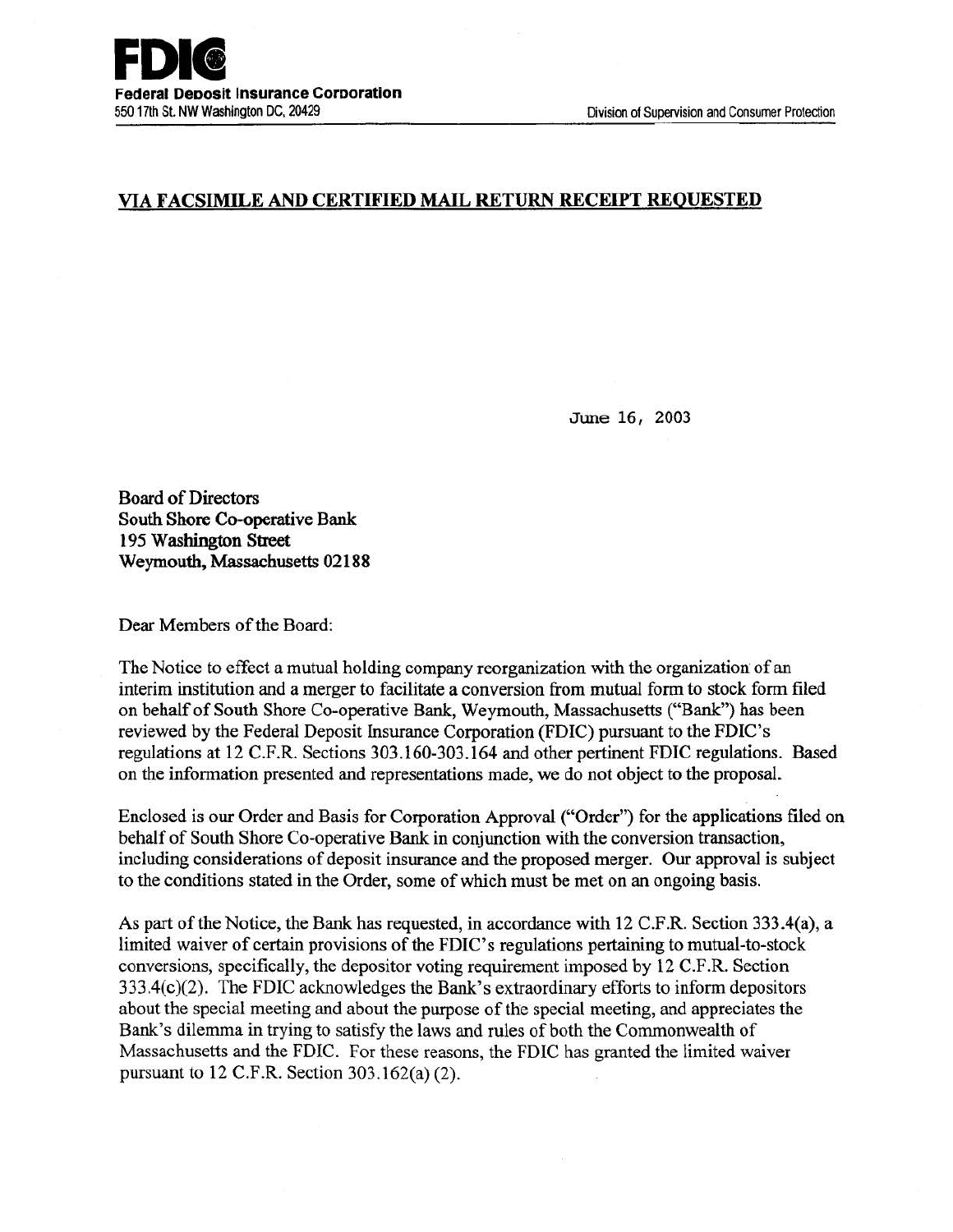Please advise the Boston Area Office in writing when the proposed transaction has been consummated. If an extension of the time limit included in the Order is required, a letter requesting a specific extension of the limitation including reasons therefore should be submitted to the Boston Area Office.

Sincerely,

/5/

John M. Lane Deputy Director

Enclosure

cc: Carol Hempfling Pratt Foley Hoag LLP 155 Seaport Boulevard Boston, Massachusetts 02210

 $\mathcal{A}$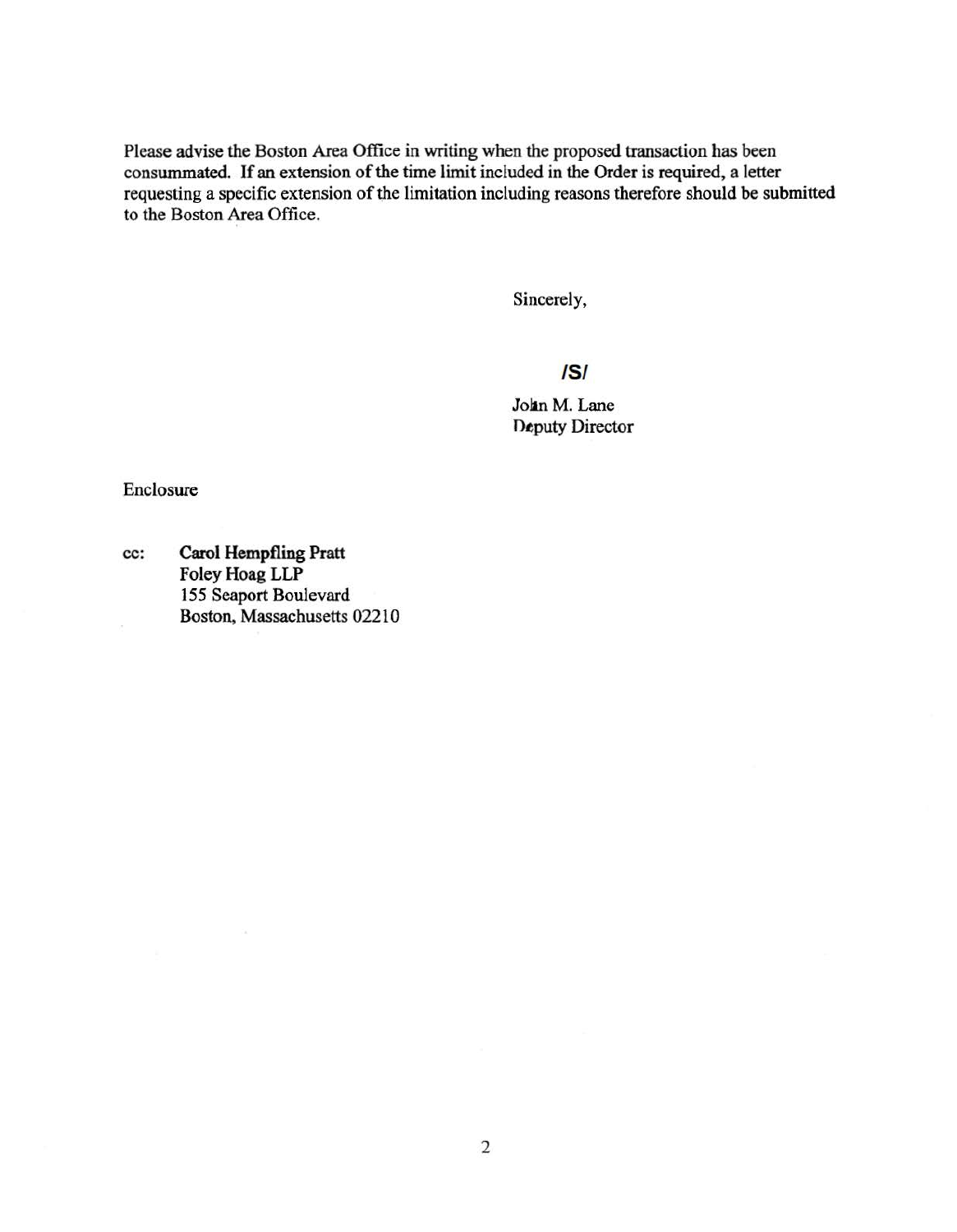## FEDERAL DEPOSIT INSURANCE CORPORATION

South Shore Co-operative Bank Weymouth, Norfolk County, Massachusetts

Application for Federal Deposit Insurance and Consent to Merge

## ORDER AND BASIS FOR CORPORATION APPROVAL

Pursuant to Section 5 and Section 18(c) and other provisions of the Federal Deposit Insurance Act ("FDI Act"), an application has been filed on behalf of South Shore Cooperative Bank, Weymouth, Massachusetts, ("Mutual Institution"), currently a statechartered mutually-owned Bank Insurance Fund member with total resources of \$120,389,000 and total deposits of \$87,260,000 as of March 31, 2003, for the FDIC's consent to merge with South Shore Interim Stock Bank, Weymouth, Massachusetts, a proposed new state-chartered stock co-operative bank, ("Resultant Bank"). In addition, applications for federal deposit insurance for South Shore Interim Mutual Co-operative Bank and South Shore Interim Stock Bank have been filed.

The transaction is to effect the Mutual Institution's plan of reorganization which, solely to facilitate such undertaking, provides for:

- Souih Shore Co-operative Bank to organize a new co-operative bank under Massachusetts law to be known as South Shore Interim Mutual Co-operative Bank.
- South Shore Interim Mutual Co-operative Bank to amend and restate its mutual co-operative bank charter as the charter of a mutual holding company to be known as South Shore Mutual Holding Company.
- South Shore Mutual Holding Company to simultaneously organize a Massachusetts chartered stock co-operative bank as a subsidiary to be known as South Shore Interim Stock Bank.
- South Shore Co-operative Bank will immediately thereafter merge with South Shore Interim Stock Bank, with South Shore Interim Stock Bank to be the legally surviving entity under the name of South Shore Co-operative Bank.

Upon consummation of the reorganization, the deposits of the Mutual Institution will continue to be insured under the Bank Insurance Fund. On the effective date of the reorganization, the Resultant Bank will be a stock bank and the wholly owned subsidiary of South Shore Mutual Holding Company. Applications for the establishment of South Shore Mutual Holding Company have been filed with the Federal Reserve System. Following the consummation of the merger, the Resultant Bank will operate the same banking business, with the same management, at the same locations now being served by the Mutual Institution. The proposed transaction, per se, will not alter the competitive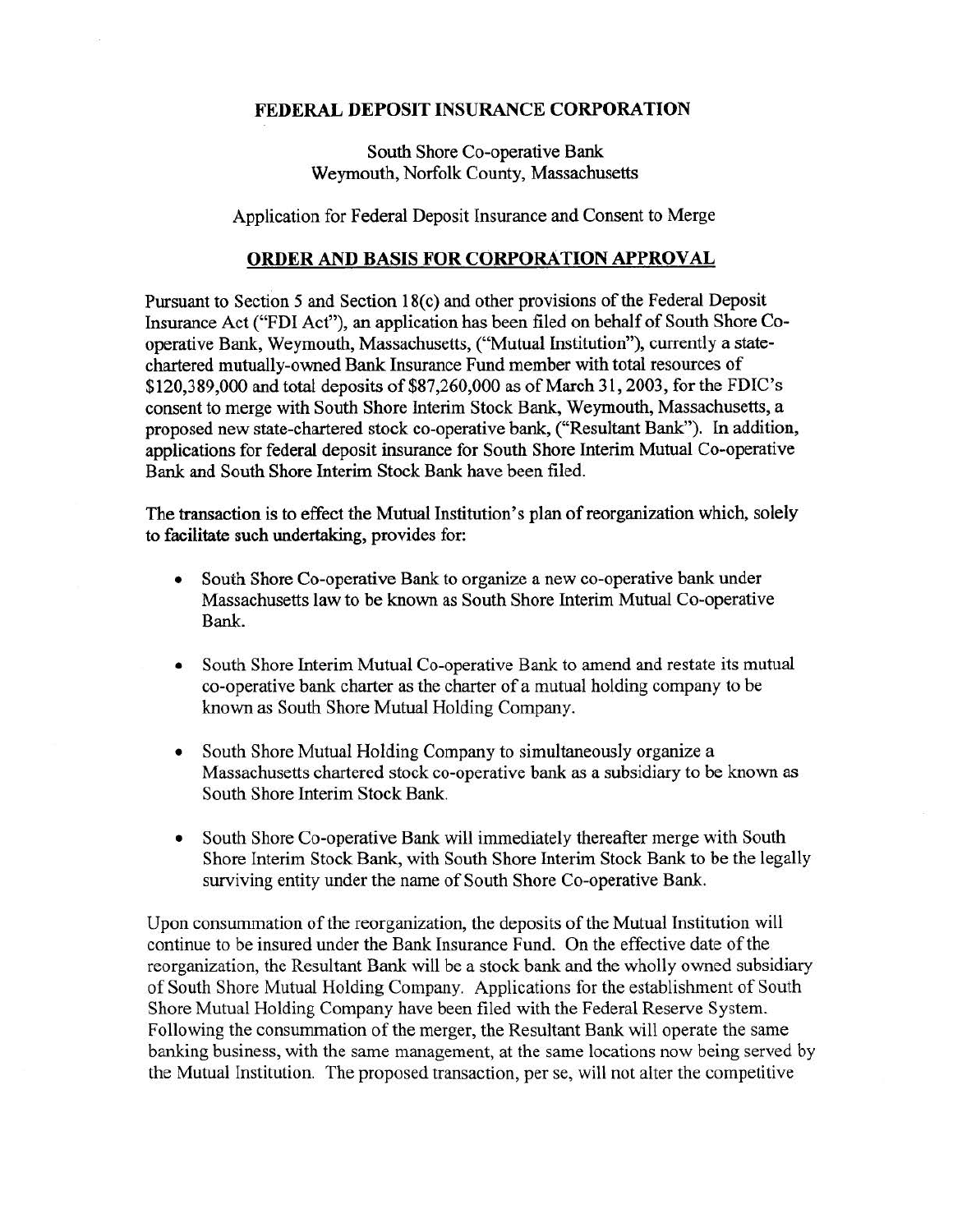structure of banking in the market served by the Mutual Institution. South Shore Cooperative Bank's principal office will continue to be located at 195 Washington Street, Weymouth, Massachusetts.

Notice of the proposed transaction, in a form approved by the FDIC, has been published pursuant to the FDI Act. A review of available information, including the Community Reinvestment Act ("CRA") Statement of the proponent, disclosed no inconsistencies with the purposes of the CRA. The resultant institution is expected to continue to meet the credit needs of its entire community, consistent with the safe and sound operation of the institution.

In connection with the applications, the FDIC has taken into consideration the financial and managerial resources and future prospects of the proponent banks and the Resultant Bank, and the convenience and needs of the community to be served. In connection with the applications for deposit insurance, the FDIC has taken into consideration the: financial history and condition; adequacy of the capital structure; future earnings prospects; general character and fitness of management; risk to the insurance fund; convenience and needs of the community; and consistency of corporate powers. Having found favorably on all statutory factors and having considered other relevant information, including all reports on the competitive factors furnished by the Comptroller of the Currency, the Board of Governors of the Federal Reserve System, the Director of the Office of Thrift Supervision and the Attorney General of the United States, it is the FDIC's judgment that the applications should be and hereby are approved, subject to the following conditions:

- 1. That, except for the proposed transfer of stock to South Shore Mutual Holding Company, no shares of the stock of South Shore Co-operative Bank shall be sold, transferred or otherwise disposed of, to any person (including any Employee Stock Ownership Plan) unless prior notice is provided to, and non-objection is received from. the FDIC;
- 2. That, prior to a sale, transfer or other disposition of any shares of South Shore Cooperative Bank by South Shore Mutual Holding Company to any person (including any Employee Stock Ownership Plan), or a conversion of South Shore Mutual Holding Company to stock form, South Shore Co-operative Bank will provide written notification to the FDIC and provide the FDIC with copies of all documents filed with the state and federal banking and/or securities regulators in connection with any such sale, transfer, disposition or conversion;
- 3. That, should any shares of stock be issued to persons other that South Shore Mutual Holding Company, any dividends waived by South Shore Mutual Holding Company must be retained by South Shore Mutual Holding Company or South Shore Co-operative Bank and segregated, earmarked, or otherwise identified on its books and records; such amounts must be taken into account in any valuation of the institution and factored into the calculation used in establishing a fair and reasonable basis for exchanging shares in any subsequent conversion of South